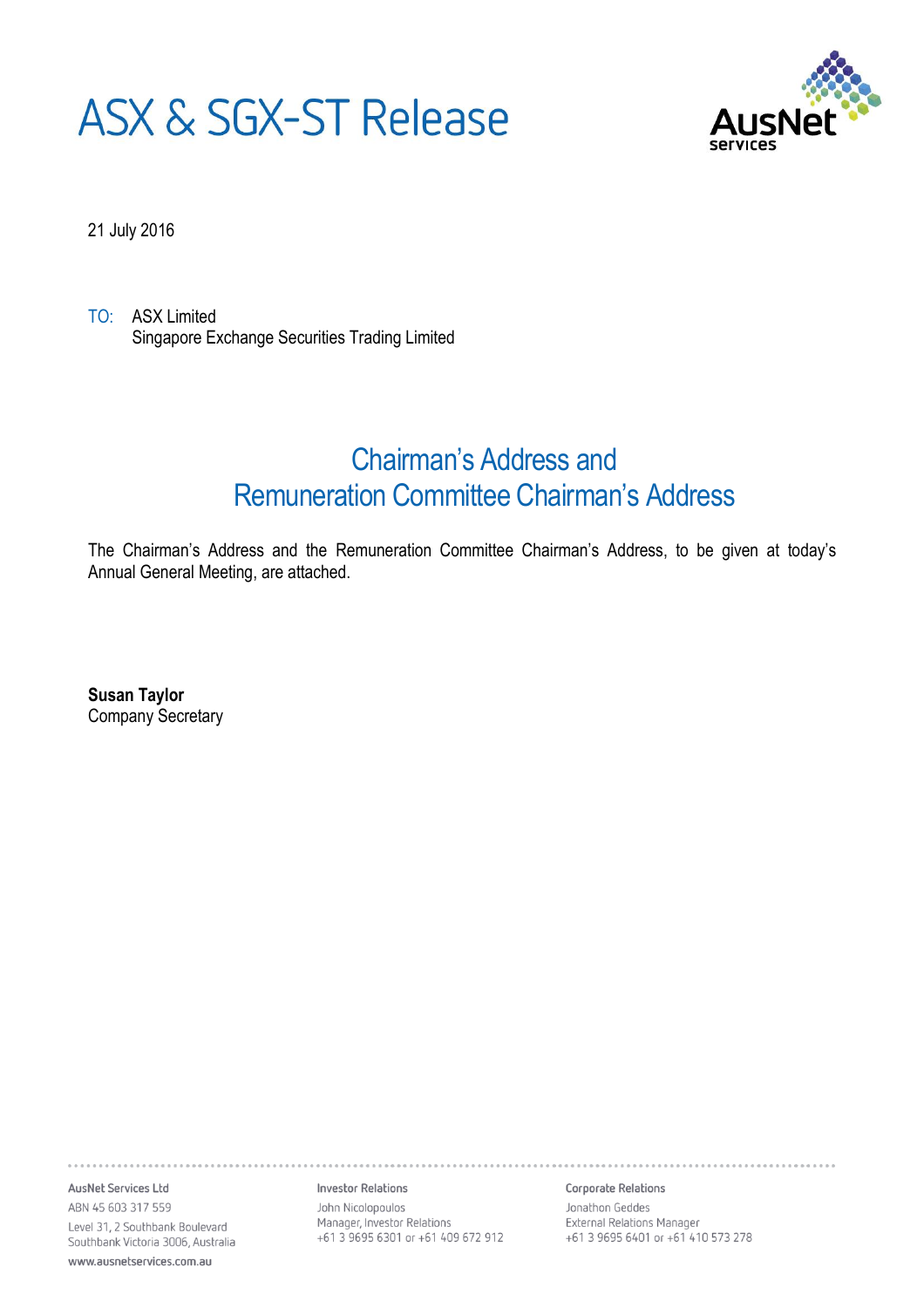

#### **2016 CHAIRMAN'S ADDRESS**

# **Mr Peter Mason AM, Chairman, AusNet Services**

I would like to take this opportunity to thank shareholders for their continued support of the Company throughout the year. It has been a year of significant accomplishment and I congratulate the management and Board for that.

I am delighted to have been given the opportunity to commence work as Chairman over the past few months. I note that my election as Director is before you for consideration later in today's AGM.

The Company's former Chairman, Mr Ng Kee Choe, stepped down in May this year after more than 10 years of dedicated service to the Company, from the time of the initial public offering in 2005. He brought great experience to AusNet Services, both in the industry and as a Director, and presided over ten years of significant development. On behalf of the Board of Directors, I would again like to express our gratitude to Mr Ng for his contribution to AusNet Services over this long period, and to wish him well for his future endeavours.

We also welcome Mr Tan Chee Meng to his first Annual General Meeting of the Company today. Mr Tan has been nominated by Singapore Power and I know that he will continue the contribution so well established by our former Chairman.

Over the past two years, the company has experienced a range of transitions:

- we moved from a triple-stapled structure to a simpler, more efficient operating model with a single company, which occurred in June, last year;
- the company was renamed and re-branded to become "AusNet Services"; and
- we have now successfully settled significant litigation, both in relation to the 2009 Black Saturday bushfires and disputes with the Australian Tax Office, which have been hovering over the company for some years.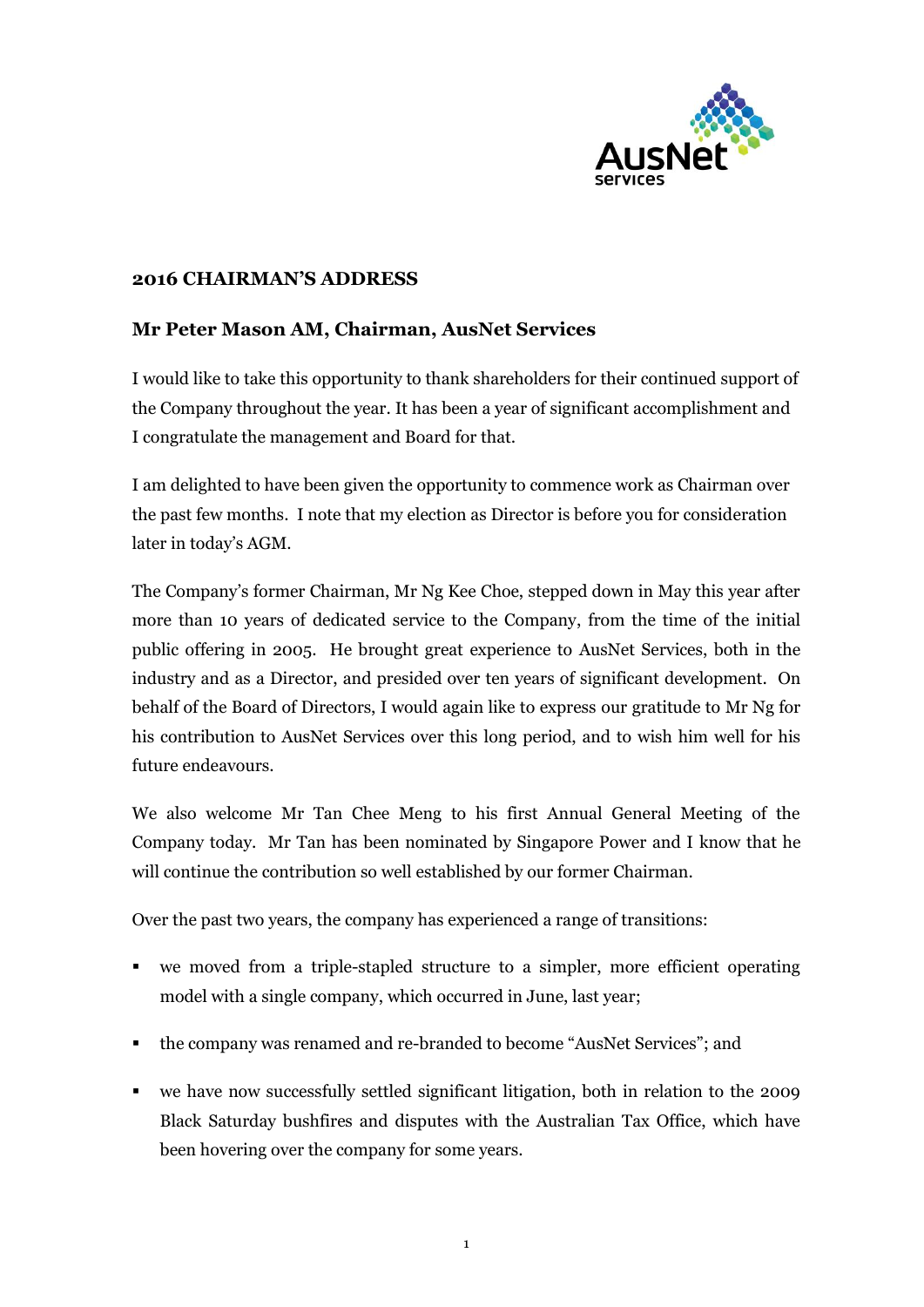

With all of these events behind us, the company can focus on what it does best, striving to place itself ahead of ever-changing technology, to deliver our customers' energy needs, well into the future.

# **Financial Highlights**

In Financial Year 2016, AusNet Services continued to deliver strong underlying results driven by a total revenue increase of 4.6 percent to \$1.92 billion and an increase of 5.8% in Earnings Before Interest, Tax, Depreciation and Amortisation to \$1.14 billion.

This increase was principally due to higher volumes and tariffs on both electricity and gas distribution networks.

We also announced a Net Profit After Tax (NPAT) of \$489.3 million for Financial Year 2016. NPAT was \$466.7 million higher than the prior corresponding period, principally due to:

- a tax consolidation benefit of \$135 million arising from the corporate restructure;
- a tax benefit of \$28.1 million relating to the settlement of one aspect of the ATO disputes, relating to Intellectual Property;

and the absence of one-off charges that occurred in the prior period for tax and metering customer rebate payments, and asset write-offs.

The company declared a final 2016 dividend of 4.265 cents per share, 100% franked, bringing the total FY16 dividend to 8.53 cents per share, fully franked, delivering on the FY16 full-year dividend guidance. This enhanced franking capability is a direct consequence of the corporate restructure and simplification process that I mentioned earlier.

Our growing asset base and prudent financial settings are generating strong net operating cash flows, up 4% on the prior corresponding period on an adjusted basis. Along with the increase in dividends and enhanced franking capability, strong total shareholder returns place AusNet Services ahead of the ASX200 index by around 18% as of March 31 2016, on a pre-tax basis.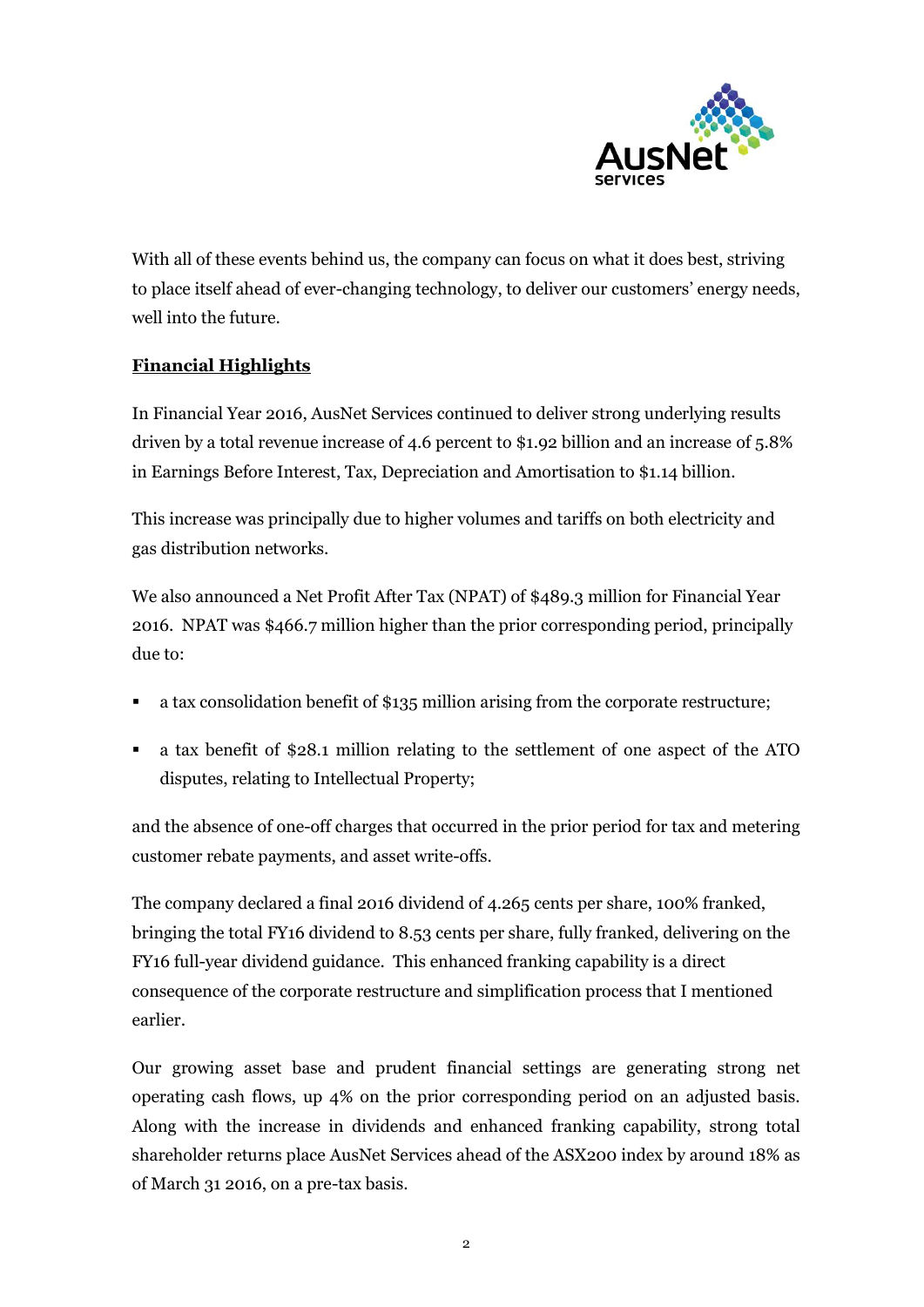

As uncertainty again looms in world financial markets, we are pleased to confirm our continued exercise of financial prudence, by the maintenance of a well-diversified debt portfolio by maturity and source. We are rated A3 by Moodys and A-minus by S&P, reflecting our strong underlying financial position and allowing us ready access to debt markets in Australia and offshore.

#### **2015 AGM**

We have considered shareholder sentiment on a number of matters, including Board renewal, remuneration and the mandate to issue shares. These matters are the subject of resolutions today.

Resolution 3 relates to the Remuneration Report, and I will shortly ask the Chair of the Remuneration Committee, Ms Tina McMeckan, to say some more about that resolution.

Resolution 5 relates to the appointment of two new Directors and importantly, facilitates the election of an independent Chairman, consistent with the ASX Governance Principles, and as determined unanimously by the Directors.

Resolution 6 seeks your approval to issue shares on a pro-rata basis, giving every shareholder the opportunity to participate if they wish – as indicated in the Explanatory Notes. Any such issue of shares, however, can only be conducted up to a limit equivalent to 10% of issued share capital. I would like to emphasise that the Board has no current intention of utilising this authority. It is recommended simply to provide the Board with a degree of flexibility in its prudent approach to managing the Company's capital requirements. An issue of shares made under the authority of resolution 6 is in addition to any shares issued under a dividend reinvestment plan and any shares issued under an employee incentive scheme.

It has been customary for AusNet Services to offer a dividend reinvestment plan, which we have done since 2009. We intend to maintain this practice, although the Board will carefully consider the circumstances prevailing in relation to each dividend.

I want to assure you that it is my objective, and indeed the objective of your Board as a whole, to work towards positioning AusNet Services in the best possible place to allow it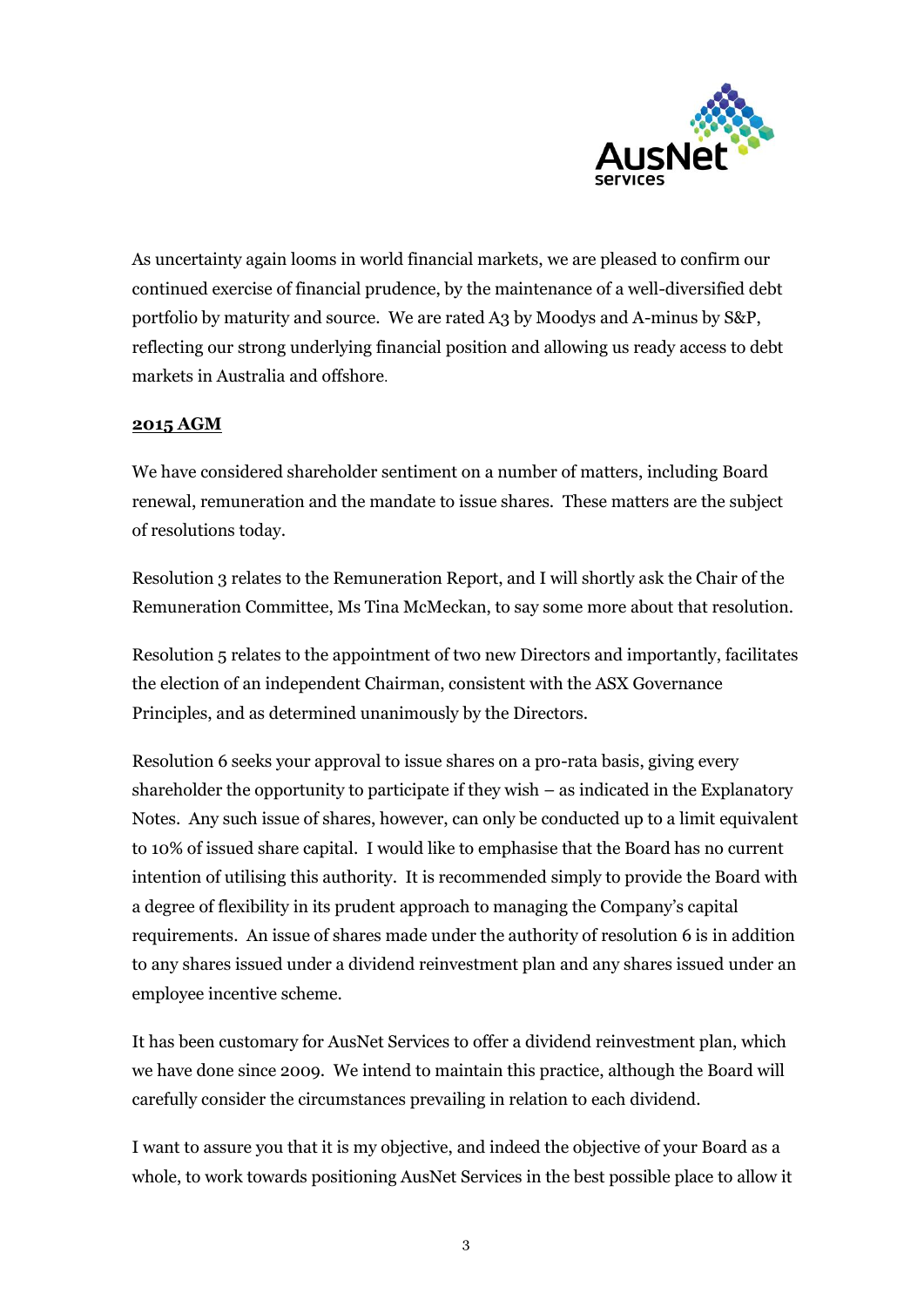

to deliver the value that our shareholders expect. We are confident that the resolutions put to you today reflect a balanced and prudent approach to these matters, in the interests of all our shareholders, and we seek your support for them.

#### **Strategy for the Future**

Our strategy is focused on efficiency and growth.

While we seek your support of the resolutions I have just mentioned, some of which are intended to give us the flexibility we need to prudently manage our capital requirements, let me emphasise that our existing balance sheet is capable of supporting our strategic intentions of growth and efficiency. These initiatives span both our core regulated network businesses, as well as our commercial services. Shortly, our Managing Director, Mr Nino Ficca, will discuss the operational highlights of the past financial year and he will also further expand on the Company's strategic aspirations.

#### **Bushfire Update**

As mentioned, we now have the class actions relating to the Black Saturday bushfires behind us.

AusNet Services remains a party to two smaller bushfire class actions which relate to fires which occurred in February 2014. We were pleased to announce earlier this week that the class action relating to the bushfire at Yarram settled without admission of liability by AusNet Services or any other party. AusNet Services continues to vigorously defend the remaining claim, and we strongly maintain that AusNet Services has consistently complied with its regulatory obligations, including throughout the period in which the 2014 fires occurred.

#### **Advanced Metering Infrastructure Program**

AusNet Services remains focused on the delivery of the AMI Program.

We are pleased that the IT stabilisation works and roll-out of a wireless mesh communications network are tracking to plan. We remain confident that the technical work on core systems will be completed at the end of this calendar year, while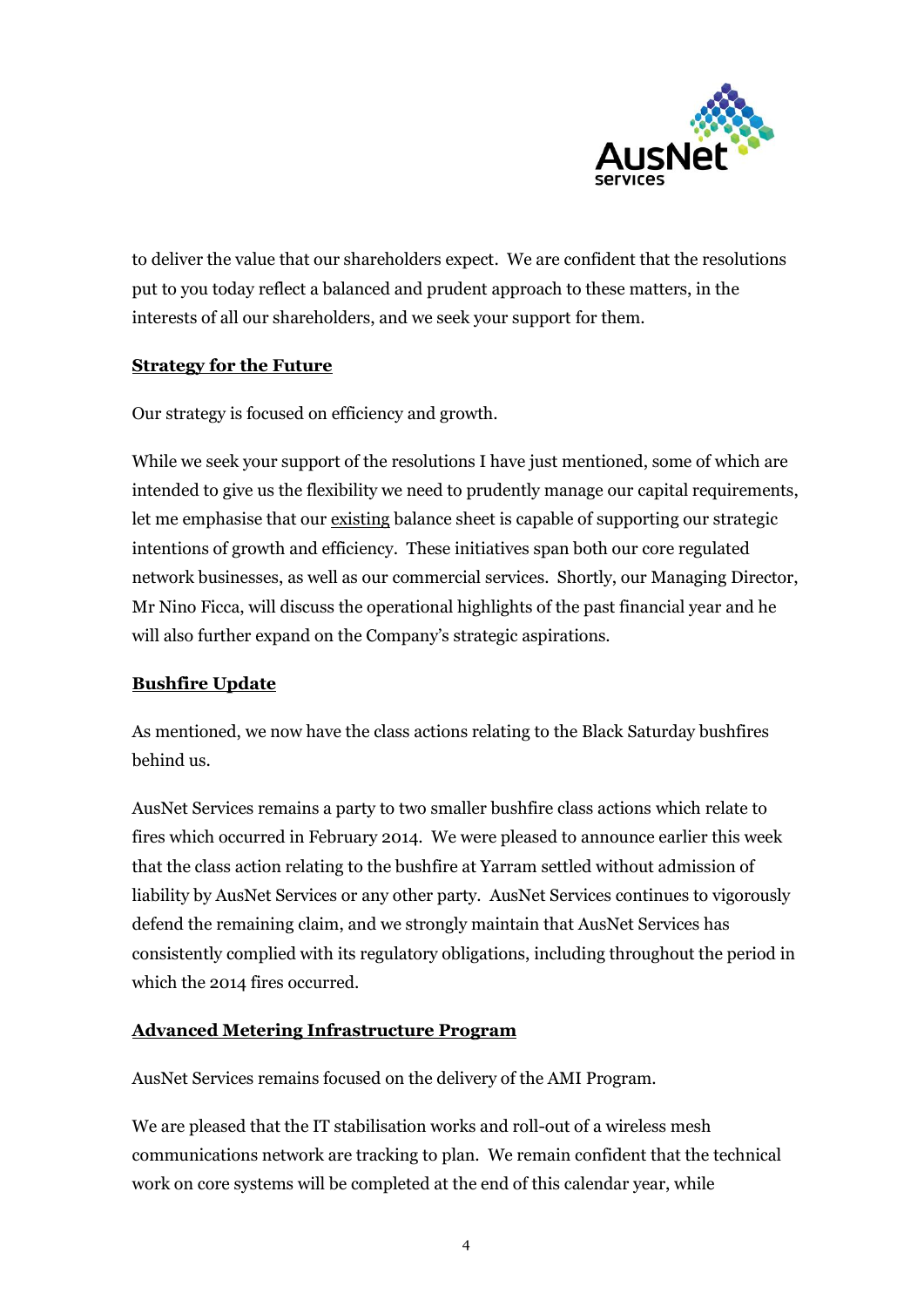

conversion of meters to enable provision of data remotely, remains on track for the end of financial year 2017.

#### **Election & Retirement of Directors**

At this year's Annual General Meeting, there are no Directors who are due to stand for re-election under the terms of our Constitution. However, as you know, you are being asked to elect Directors who have joined the Board since the last AGM.

#### **Conclusion**

AusNet Services remains focused on the safe, efficient and reliable delivery of electricity and gas to more than 1.3 million residential and business customers across Victoria.

The Company will continue its commitment to growing, modernising and transforming its existing networks, delivering value to shareholders and customers. We will do this by continuing to optimise our business model and target outperformance relative to regulatory benchmark settings, whilst seeking new opportunities in contracted energy infrastructure and services.

I will now hand you over to our Managing Director, Nino Ficca, to provide a more detailed insight into AusNet Services' operations.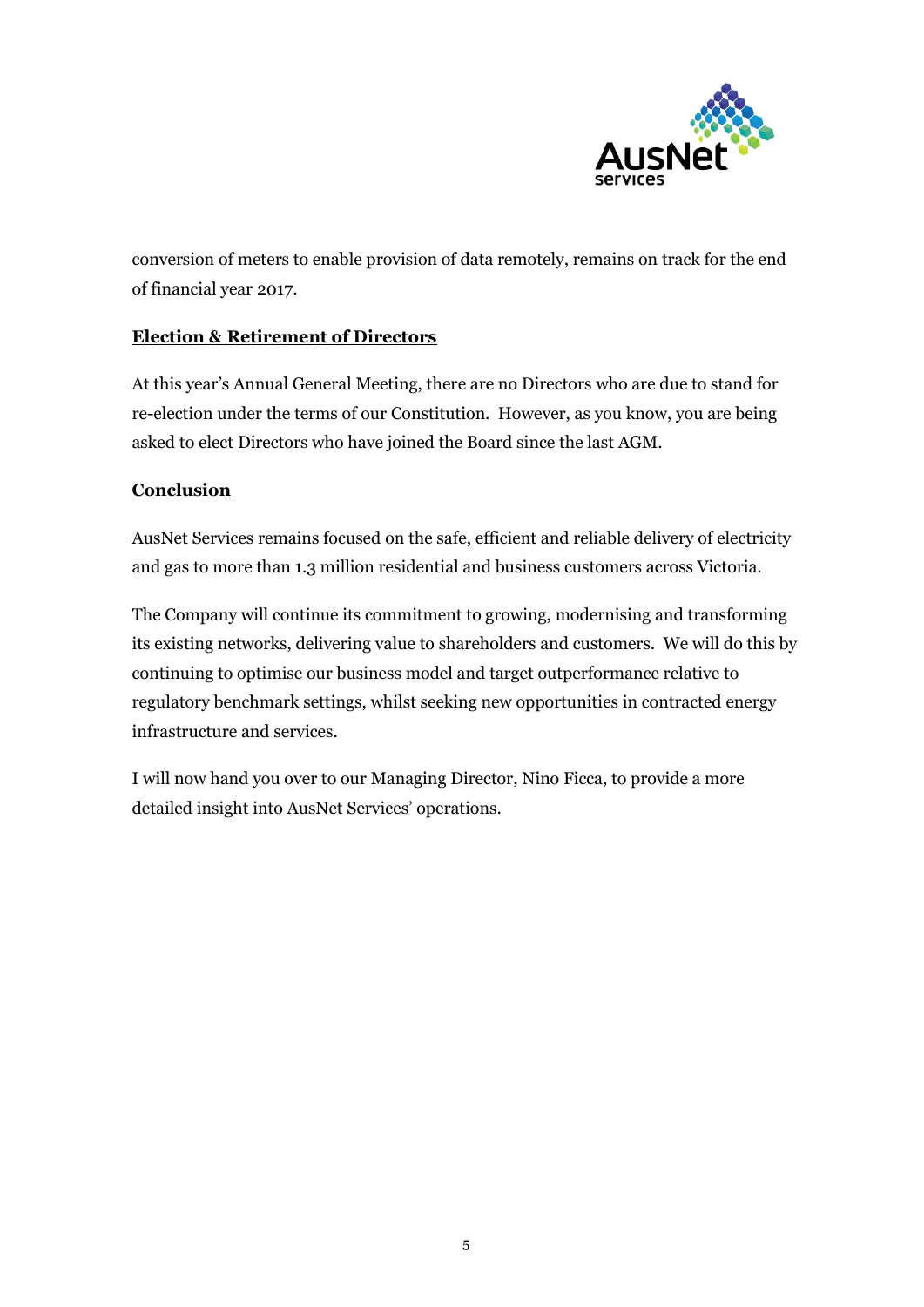

#### **2016 REMUNERATION COMMITTEE CHAIRMAN'S ADDRESS**

# **Ms Tina McMeckan, Remuneration Committee Chair, AusNet Services**

Good morning.

I am pleased to present my first address to you, the shareholders of AusNet Services, in my capacity of Remuneration Committee Chair.

Our objective in preparing this year's remuneration report was to provide you with a clear summary of the link between AusNet Services' remuneration framework, remuneration outcomes, company strategy and business performance outcomes. You will see that we have refreshed the layout and content of our Report this year, taking into account feedback that we have received from shareholders and proxy advisors.

The Board is strongly of the view that all payments made to executive Key Management Personnel must be in line with the delivery of shareholder value in any given year. When strong financial performance is achieved, shareholders and employees should benefit and if financial performance is weaker, this should also be reflected in variable remuneration outcomes. In that context, I draw your attention to the following concerning the 2016 financial year performance and outcomes.

Total remuneration outcomes for executive Key Management Personnel for the 2016 financial year were significantly higher than for 2015, largely due to the company's improved financial and business performance that is directly recognised in short and long-term variable remuneration payments.

All Key Management Personnel participated in the same Short-Term Incentive Plan, with the General Manager Select Solutions also having a large proportion of his Short-Term Incentive outcome determined against a Select Solutions-specific balanced scorecard.

At the corporate level, performance against the Balanced Scorecard Key Performance Indicators for the 2016 financial year delivered a payout at 127.1 percent of target. This outcome was positively impacted by higher Key Performance Indicator performance overall and the 2015 Company restructure. In contrast the 2015 payout of 56.2% was significantly negatively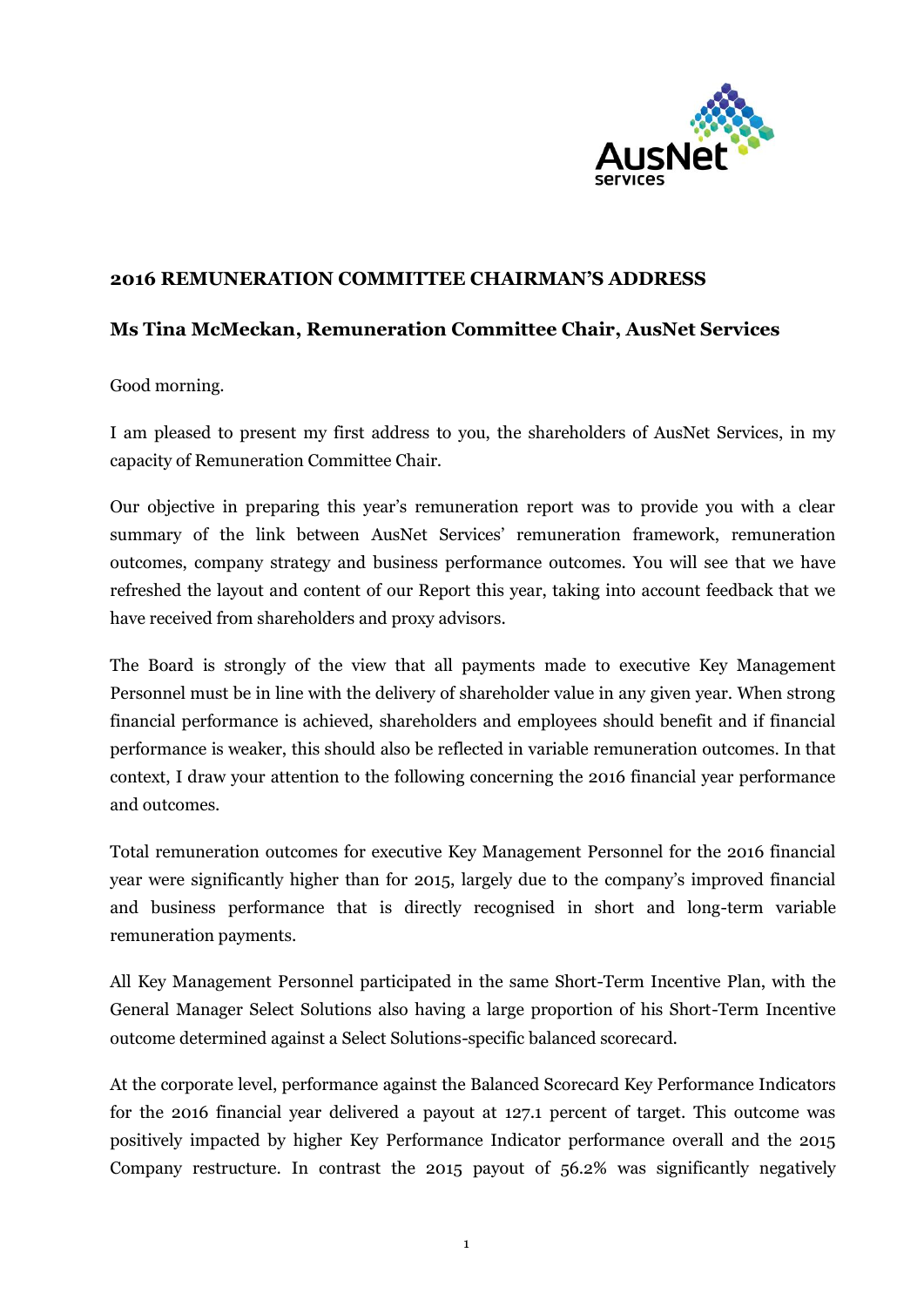

impacted by the settlement of tax disputes with the Australian Tax Office and the payment of AMI rebates.

For the Select Solutions Balanced Scorecard, a result of 56.7% was achieved, impacted by two of the six targets relating to Safety and Profit recording below threshold outcomes.

In line with longstanding Board practice, no adjustments were made to 2015 or 2016 financial year results for one-off negative and positive items. Importantly, the two-year average Short-Term Incentive outcome, inclusive of one-off items, was 91.7% of target opportunity.

For the 2013 tranche of the Company's Long-Term Incentive Plan, the second last tranche to be tested under the former cash-based Long-Term Incentive Plan, the Total Shareholder Return Key Performance Indicator achieved a percentile ranking of 71.4, while Earnings Per Share Compound Annual Growth, achieved a return of 17.8 percent. Overall, this resulted in a vesting of 120.3% of target for the 2013 Long-Term Incentive Plan Award.

For the Managing Director, his 2013 Long-Term Incentive Plan invitation carried two additional Key Performance Indicators of Interest Cover Ratio and Return on Invested Capital. An abovetarget outcome was achieved on his Interest Cover Ratio Key Performance Indicator and a zero outcome for his Return on Invested Capital target. Overall, the Managing Director achieved a 104.9 percent vesting of his 2013 Long-Term Incentive Plan invitation.

The Remuneration Committee and Board were satisfied that all 2016 incentive payments made to executive Key Management Personnel were appropriate in recognition of their contribution to the achievement of these results.

The Board conducted a fixed pay review with effect from 1 April 2015, with the Managing Director receiving a four percent adjustment in fixed remuneration in consideration of his performance and market positioning. Other Key Management personnel received adjustments in their fixed remuneration consistent with their performance.

In late 2015, the Remuneration Committee commissioned a senior executive benchmarking report from its external remuneration advisor, with the report highlighting potential issues in the market alignment of remuneration for some senior executives. The Committee will be undertaking a deeper assessment of the findings later this year to determine whether any future remuneration adjustments should occur.